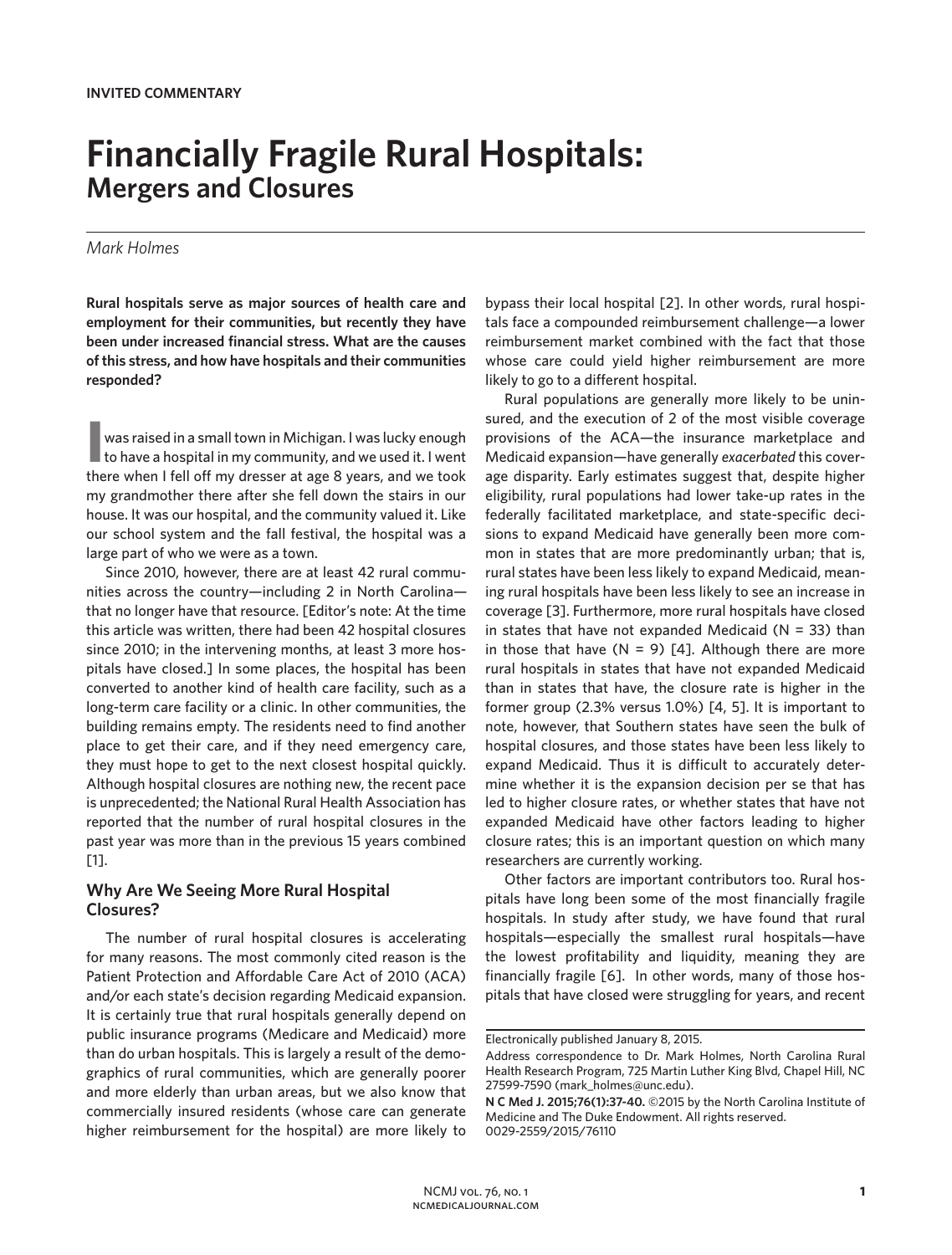*Spade sidebar*

policy changes (such as a cut in Medicare reimbursement) were enough to push them into closure. "Health reform" is sometimes used synonymously with "the ACA," but marketbased health reform was moving ahead well before the ACA was enacted. For example, accountable care organizations (ACOs) are often viewed as one of the key provisions of the ACA, and they were thought to be one of the means through which Medicare would bend the cost curve. But by the time Medicare announced its first Pioneer ACOs, 150 private ACOs were already operating [7].

Market-based health reforms had started before the ACA was enacted and have continued since. These reforms have spurred a consolidation in the health care industry especially hospitals—and many rural hospitals have been merged or acquired. Meanwhile, other trends such as a population decrease in rural areas and a shift away from acute care in the inpatient setting have been disadvantageous for rural hospitals, as they have led to shrinking markets.

## **Mergers and Hospital Closures**

When a hospital is financially challenged, it may sometimes merge with (or be acquired by) a larger hospital system. A recent study during the 2005–2012 period found that hospitals with lower profitability and higher debt—that is, financially fragile hospitals—were more likely to merge [8]. Merging hospitals experienced a decrease in operating margin—meaning they were even less profitable—and generally they had lower salary expenses, likely as a result of eliminated management positions. Thus, even though a challenged hospital may find that a merger is a viable option, its finances generally worsen after a merger, and some of the best-paying management positions—and, likely, the community-mindedness of the hospital—may evaporate. It is too early to tell whether these merged hospitals are more likely to close.

Unsurprisingly, a hospital closure generally has a nega-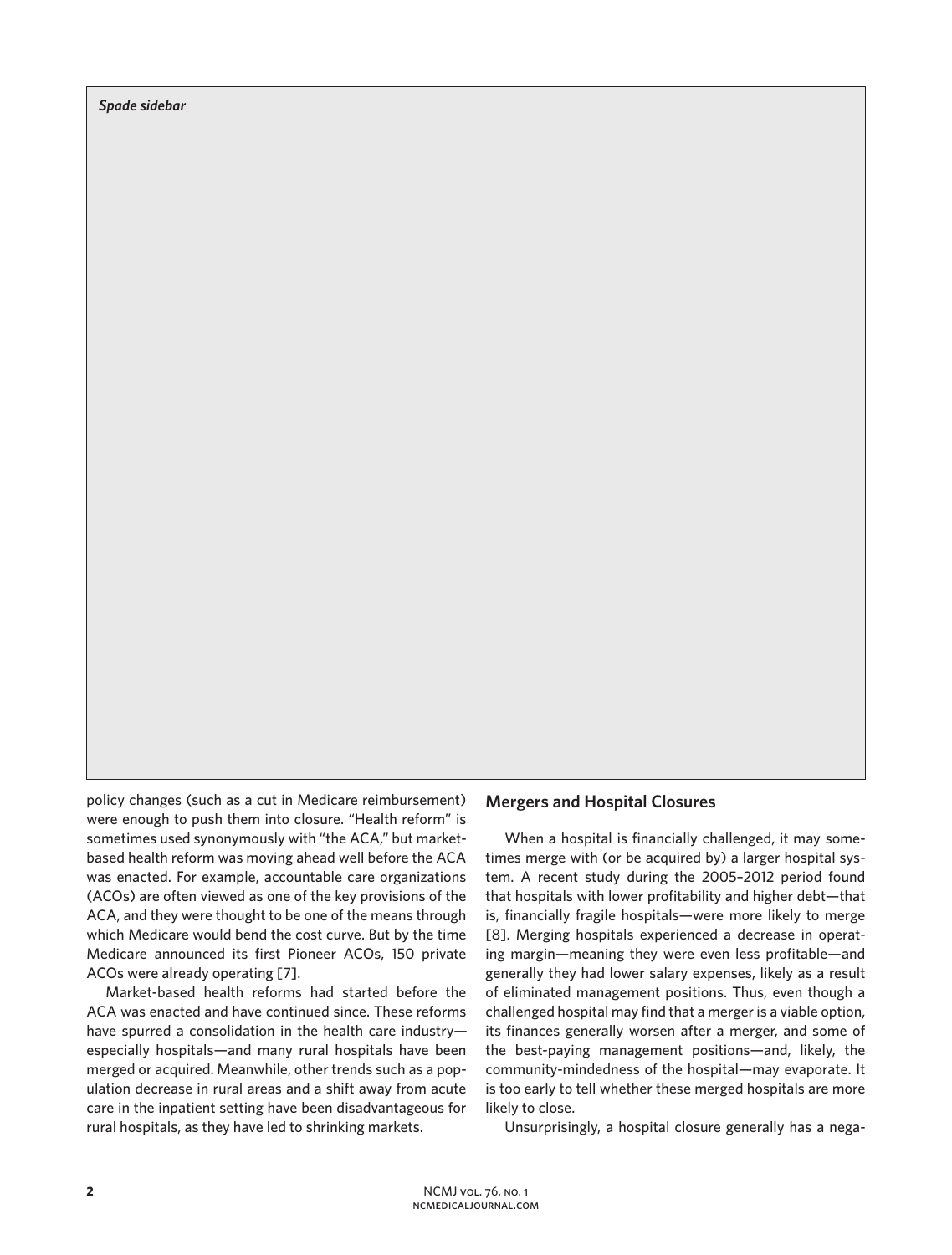*Spade sidebar continued*

tive effect on the community. Access to care is diminished, which can sometimes lead to visible, real, and personal costs, such as a death due to delay in receiving care. There are also economic effects of hospital closures. A hospital is often one of the largest employers in a rural community, and previous research has shown that a closure leads to a shortrun decrease in per-capita income and an increase in the unemployment rate [9]. If a community loses its only hospital, the cost can be permanent; one estimate suggests this cost is a \$703 decrease in the per-capita income of a community (in 1990 dollars—approximately \$1,300 today) [9]. Given the average rural county population, this translates to

roughly \$30 million lost from rural county residents as the result of a closed hospital.

Because of these costs, the North Carolina Rural Health Research Program is tracking rural hospital closures across the country (See Figure 1). Although many such closures are covered in news media, not all are. Therefore, news alerts are supplemented by data-sharing partnerships with the National Rural Health Association and the Office of Rural Health Policy, along with state associations and other stakeholders, which allow us to include as many rural hospital closures as can be identified. A map indicates known rural hospital closures and contains key information on each clo-